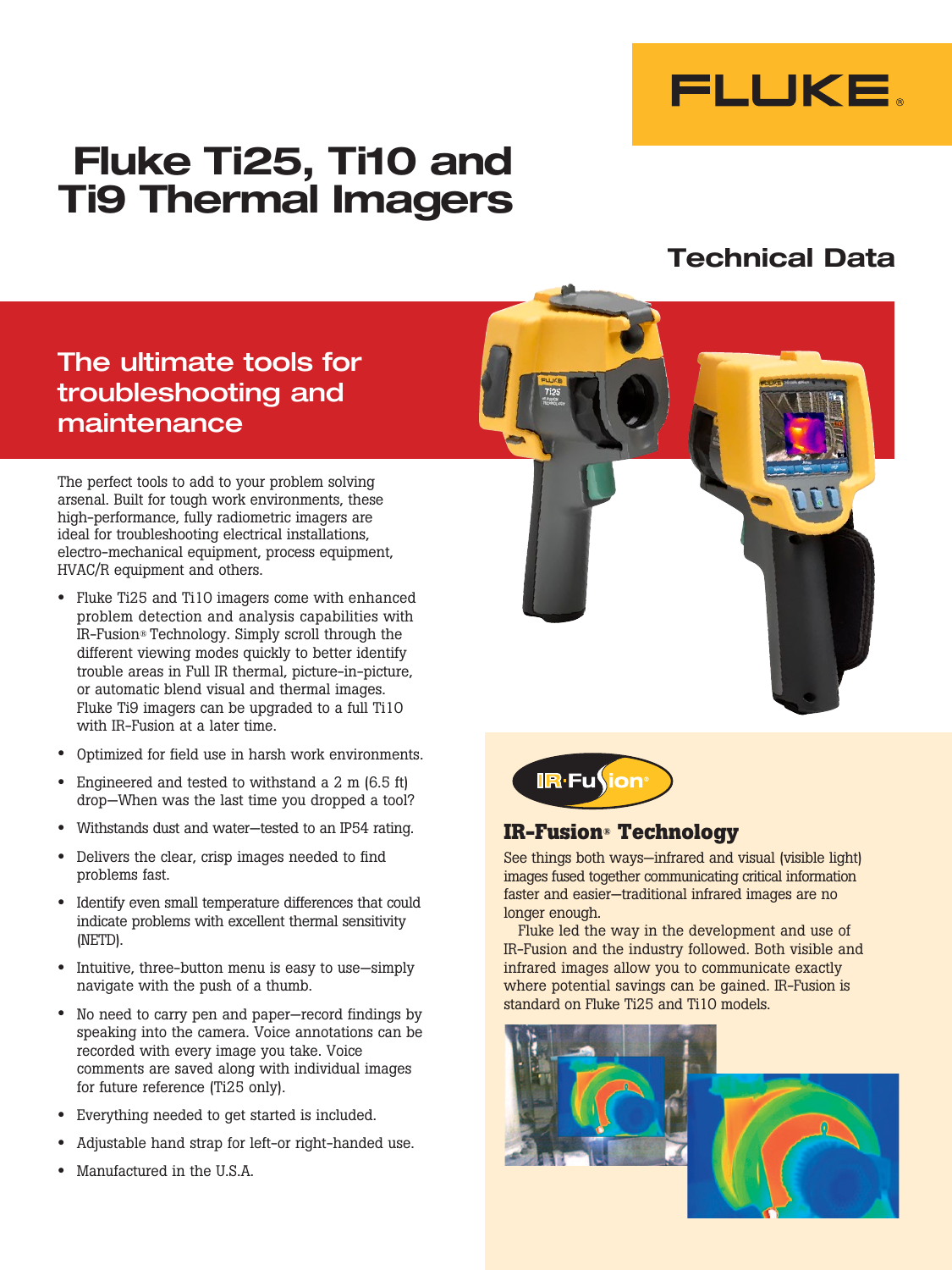

# **Detailed specifications**

|                                                                | <b>Ti25</b>                                                                                                                                                                              | <b>Ti10</b>                                              | T <sub>i9</sub>                                                                                                  |  |
|----------------------------------------------------------------|------------------------------------------------------------------------------------------------------------------------------------------------------------------------------------------|----------------------------------------------------------|------------------------------------------------------------------------------------------------------------------|--|
| Temperature                                                    |                                                                                                                                                                                          |                                                          |                                                                                                                  |  |
| Temperature measurement range<br>(not calibrated below -10 °C) | -20 °C to +350 °C (-4 °F to + 662 °F)                                                                                                                                                    | -20 °C to +250 °C (-4 °F to + 482 °F)                    |                                                                                                                  |  |
| Accuracy                                                       | $\pm$ 2 °C or 2 % (whichever is greater)                                                                                                                                                 | $\pm$ 5 °C or 5 % (whichever is greater)                 |                                                                                                                  |  |
| On-screen emissivity correction                                | Yes                                                                                                                                                                                      |                                                          |                                                                                                                  |  |
| <b>Imaging performance</b>                                     |                                                                                                                                                                                          |                                                          |                                                                                                                  |  |
| Field of view                                                  | 23° x 17°                                                                                                                                                                                |                                                          |                                                                                                                  |  |
| Spatial resolution (IFOV)                                      |                                                                                                                                                                                          | 2.5 mRad                                                 |                                                                                                                  |  |
| Minimum focus distance                                         | Thermal lens: 15 cm (6 in)<br>Visible (visual) light lens: 46 cm (18 in)                                                                                                                 | Thermal lens only:<br>15 cm (6 in)                       |                                                                                                                  |  |
| Focus                                                          |                                                                                                                                                                                          | Manual, one-handed focus                                 |                                                                                                                  |  |
| Image frequency                                                | 9 Hz refresh rate                                                                                                                                                                        |                                                          |                                                                                                                  |  |
| Detector type                                                  |                                                                                                                                                                                          | 160 X 120 focal plane array, uncooled microbolometer     |                                                                                                                  |  |
| Infrared lens type                                             |                                                                                                                                                                                          | $20$ mm $F = 0.8$ lens                                   |                                                                                                                  |  |
| Thermal sensitivity (NETD)                                     | $\leq$ 0.1 °C at 30 °C (100 mK)                                                                                                                                                          |                                                          | $\leq$ 0.2 °C at 30 °C (200 mK)                                                                                  |  |
| Infrared spectral band                                         |                                                                                                                                                                                          | 7.5 µm to 14 µm                                          |                                                                                                                  |  |
| Visual camera                                                  | 640 x 480 resolution                                                                                                                                                                     |                                                          |                                                                                                                  |  |
| <b>Image presentation</b>                                      |                                                                                                                                                                                          |                                                          |                                                                                                                  |  |
| Palettes                                                       | Ironbow, blue-red, high contrast,<br>amber, hot metal, grey                                                                                                                              |                                                          | Ironbow, blue-red, high contrast, grey                                                                           |  |
| Level and span                                                 |                                                                                                                                                                                          | Smooth auto-scaling and manual scaling of level and span |                                                                                                                  |  |
| Minimum span (in manual mode)                                  | $2.5 °C$ (4.5 °F)                                                                                                                                                                        | 5 °C (9 °F)                                              |                                                                                                                  |  |
| Minimum span (in auto mode)                                    | $5^{\circ}$ C (9 $^{\circ}$ F)                                                                                                                                                           | 10 °C (18 °F)                                            |                                                                                                                  |  |
| IR-Fusion <sup>®</sup> information                             | Full infrared with MAX, MID, or MIN<br>automatic blending; and picture-in-picture<br>with MAX, MID, or MIN automatic blending<br>(Visual and IR blending)                                | Full infrared or<br>picture-in-picture                   | No IR-Fusion. Full<br>Infrared only. Ti9<br>models are upgrad-<br>able to a full Ti10 for<br>an additional fee.* |  |
| Picture-In-Picture (PIP)                                       | Three levels of on-screen IR blending<br>displayed in center 320 x 240 pixels                                                                                                            | 100 % IR displayed<br>in center<br>320 x 240 pixels      |                                                                                                                  |  |
| Full screen (PIP off)                                          | Three levels of on-screen IR blending<br>displayed in center 640 x 480 LCD                                                                                                               | 100 % IR displayed in center<br>640 x 480 LCD            |                                                                                                                  |  |
| Voice annotation                                               |                                                                                                                                                                                          |                                                          |                                                                                                                  |  |
| Voice annotation                                               | 60 seconds maximum recording time per image                                                                                                                                              |                                                          | —                                                                                                                |  |
| Image and data storage                                         |                                                                                                                                                                                          |                                                          |                                                                                                                  |  |
| Storage medium                                                 | SD memory card (2 GB memory card will store at least 1200 fully radiometric (.is2) IR and linked<br>visual images each with 60 seconds voice annotations or 3000 basic (.bmp) IR images) |                                                          |                                                                                                                  |  |
| File formats                                                   | Non-radiometric (.bmp) or fully-radiometric (.is2).<br>No analysis software required for .bmp files.                                                                                     |                                                          |                                                                                                                  |  |
| Export file formats<br>w/SmartView <sup>®</sup> software       | JPEG, BMP, GIF, PNG, TIFF                                                                                                                                                                |                                                          |                                                                                                                  |  |

\*Contact your Fluke sales representative for more information about upgrade options.